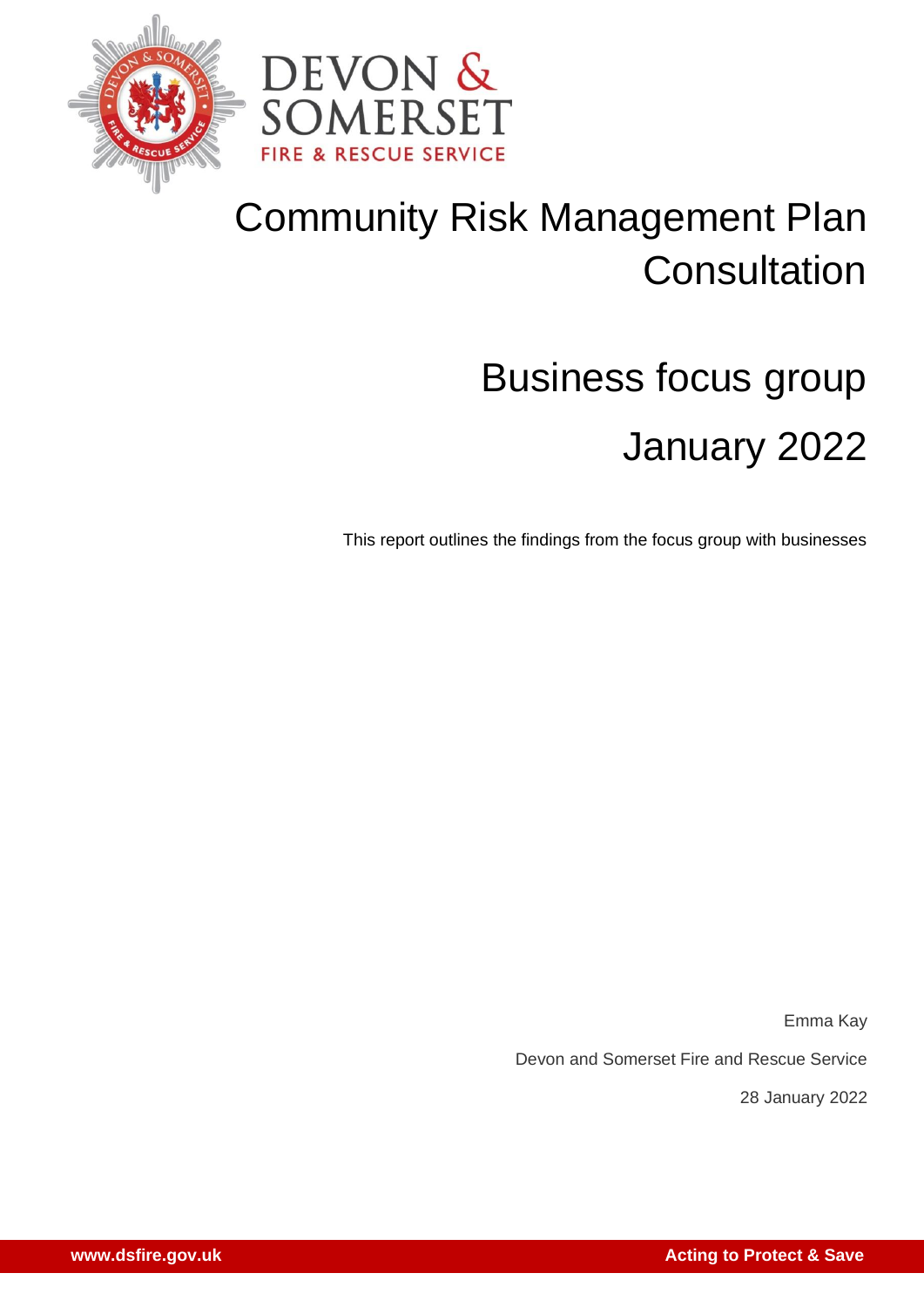### **Contents**

| $\mathbf{1}$ . | Introduction    | 3 |
|----------------|-----------------|---|
|                | 2. Methodology  | 3 |
|                | 3. Participants | 4 |
| 4.             | Findings        |   |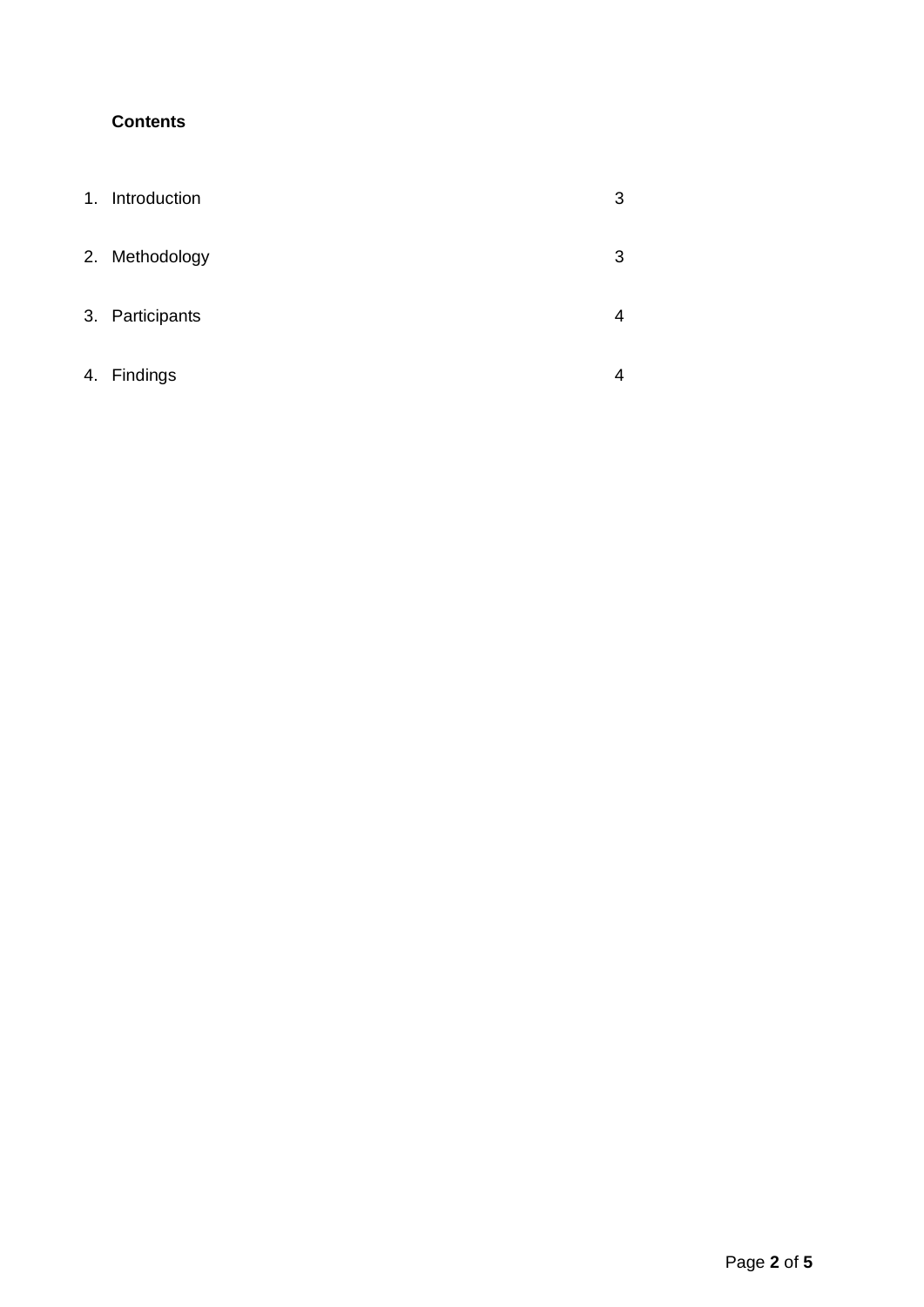#### **1. Introduction**

The Community Risk Management Plan (CRMP) is a five-year strategic plan and is supported by a Strategic Risk Analysis and an Equality Impact Assessment.

It sets out the key challenges and patterns of incidents the Service experiences now and anticipate in the future. Specifically, it highlights the risks facing our communities and how we intend to reduce these over the life of this plan. The resources that are available to achieve their priorities are also identified. The CRMP will run from April 2022 to 2027.

Production of a CRMP is a statutory duty for each fire and rescue authority. The draft was generated by considering incident data and considering staff and community knowledge (this included nearly 1,700 survey responses).

A draft version of the CRMP was consulted on via survey between 15 November 2021 and 14 January 2022. This was supported by a series of focus groups which would ensure that the views of specific audiences are heard.

#### **2. Methodology**

Third party Devon Communities Together was commissioned to deliver focus groups with certain specific audiences (people age 75+, ethnic minorities, limited mobility, rented accommodation, additional sensory needs, living alone). The Consultation and Engagement team considered businesses.

Due to the continuing Covid-19 pandemic and geographical area the Service covers, the session was hosted online. The same structure was used for each focus group, designed to explore the risks and mitigation strategies most relevant to the specific audience.

A section explicitly discussing the accessibility and understanding of the service provision was included.

The session plan included:

- opening introductions (including names and location)
- short presentation on context of the Service and the CRMP from the fire service
- each individual raised one or two risks/hazards most prevalent in their minds and the minds of their community, and reasons for this prevalence
- via input from the fire service the group discussed the mitigation actions named in the CRMP related to risks raised by the group. The group discussed both strengths and potential improvements for these mitigations
- a closing conversation on the barriers around the accessibility of the service and how to communicate key messages most effectively with that workshop's community group.

The above was a broad structure for conversation, but of course conversations criss-crossed between these areas and followed the interests of the group.

Due to the availability of businesses and business representatives, some were individual phone calls as well as a joint Teams meeting.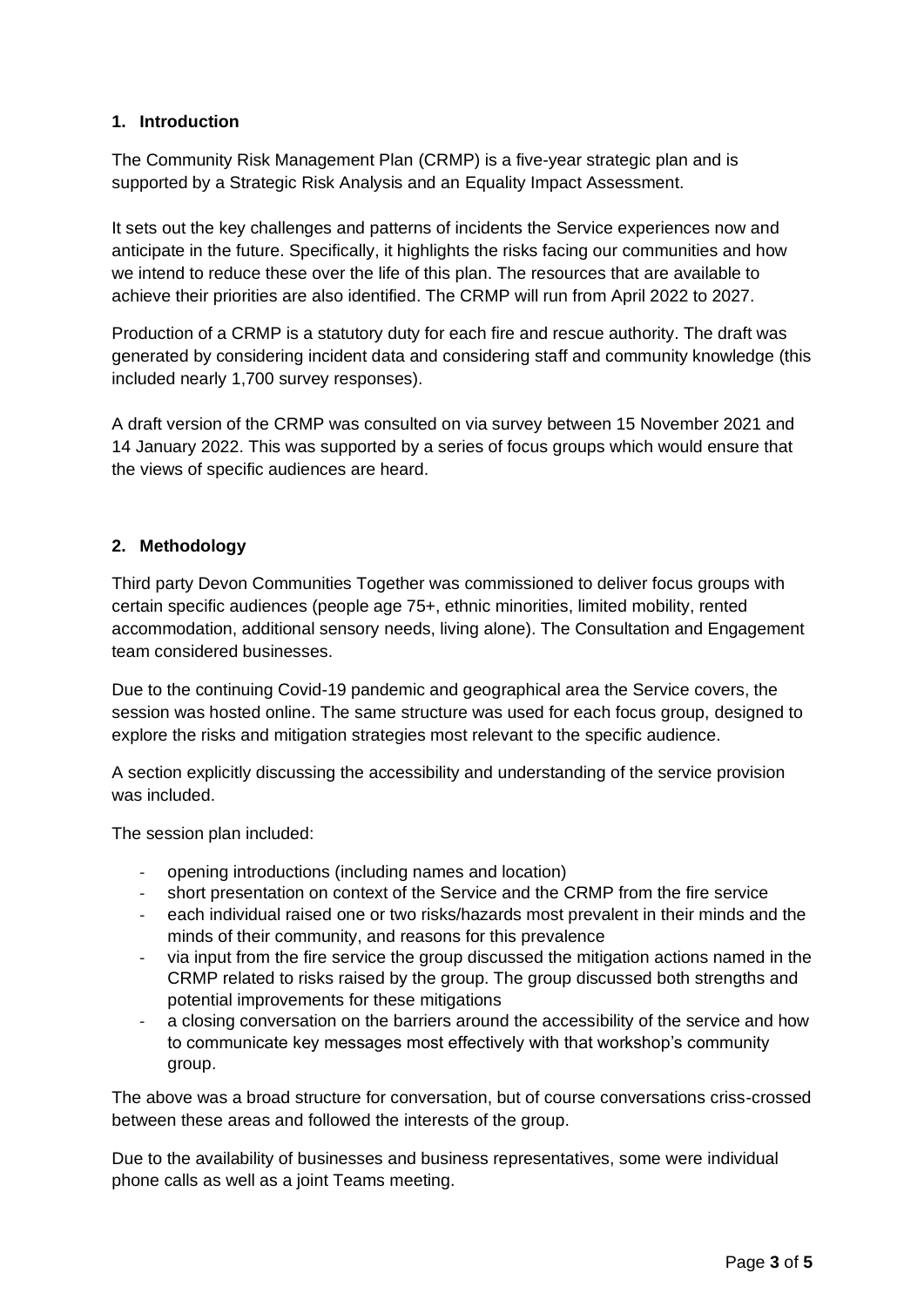#### **3. Participants**:

Participants were recruited through business networks and multiple individual businesses were contacted.

Business networks sent requests to their membership base to join the conversation.

Federation of Small Businesses (FSB) Devon and Plymouth Chamber of Commerce Better Business for All World of Country Life (Devon tourist attraction)

**Barrier to recruitment:** Businesses fed back that a barrier to attendance was that they were too busy, so the focus was on business network group leaders.

Devon's Top Attractions are keen to work with the Service and made introductions with several tourism businesses, one of whom was able to spare the time, despite being lowseason and a 'good time' according to Devon's Top Attractions.

#### **4. Findings**

• No new risks were raised by businesses, although consideration of changes in occupancy of large retail parks or office buildings was raised. The diverse nature of visitors to businesses was raised and all staff being aware of their needs including language and mobility.

*"The world is changing and businesses are working more hybrid and premises will be less occupied that they were. More people will be working from home and that then puts a legal responsibility on the employer. People have to be given the right chair and desk but not sure how we stand on fire safety?"*

*"We can have lots of people on site from babies to grandparents."*

• Businesses are generally not engaged with the fire service. Raised not as a negative, as businesses would be more engaged with the fire service were there an issue. It was felt that businesses did not generally know what the fire service does within the protection team.

*"Fire isn't the greatest consideration for businesses. We have to be compliant, and health and safety is very important and all that sort of thing. But businesses are fighting a number of fronts at the moment, including Brexit and Covid, inflation, lack of skills, lack of resource and having no resource at all."*

*"We have fire training, weekly checks…we just get on with it."*

- There were no mitigations raised that were not included in the CRMP. Good customer service and communication was mentioned by all participants, especially if there has been or is an incident locally.
	- o Keeping businesses updated during an incident and understanding when they can get back to their business is important for their planning. Examples given included when what is thought of as a 'fender bender' closes the road for